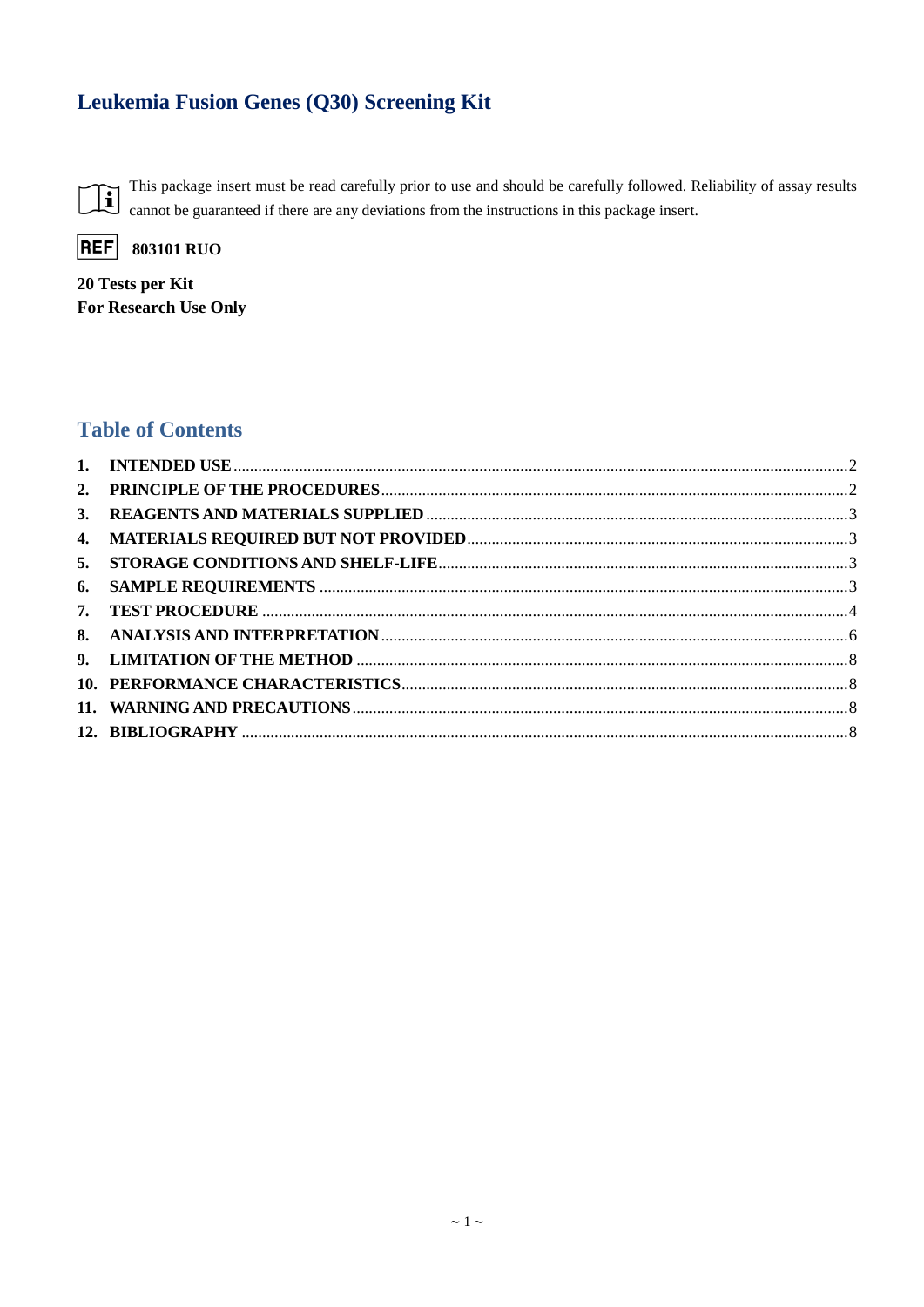#### <span id="page-1-0"></span>**1. INTENDED USE**

**LEUKEMIA** Fusion Genes (Q30) Screening Kit is a qualitative test for screening of 30 fusion genes resulted from chromosome translocations involved in chronic and acute leukemia. All the 30 fusion genes include more than 155 clinically relevant chromosomal breakpoints<sup>[1-9]</sup>. The kit detects RNA transcripts of fusion genes extracted from human bone marrow or whole blood samples using a RT-qPCR procedure.

**THE** fusion gene detected by the kit allows professionals to be more aware of the patient`s prognosis and provides professionals important insights into the treatment planning.

**THE** Kit detects the following 30 chromosome translocations (**Table 1**):

|                  | <b>Table 1.</b> 30 CHIOHOSOIIIC Transfocations in the Kit |                    |     |                      |                      |
|------------------|-----------------------------------------------------------|--------------------|-----|----------------------|----------------------|
| No.              | <b>Translocation</b>                                      | <b>Fusion Gene</b> | No. | <b>Translocation</b> | <b>Fusion Gene</b>   |
| $\mathbf{1}$     | t(9;11)(p22;q23)                                          | MLL-AF9            | 16  | t(6,9)(p23;q34)      | DEK-CAN              |
| 2                | t(15;17)(q24;q21)                                         | $PML-RAR\alpha$    | 17  | t(X;11)(q24;q23)     | MLL-SEPT6            |
| $\mathbf{3}$     | $t(8;21)$ (q22; q22)                                      | AML1-ETO           | 18  | t(16;21)(p11;q22)    | <b>TLS-ERG</b>       |
| 4                | t(4;11)(q21;q23)                                          | MLL-AF4            | 19  | t(5;12)(q33;p13)     | TEL-PDGFRB           |
| 5                | t(12;21)(p13;q22)                                         | TEL-AML1           | 20  | t(11;19)(q23;p13.1)  | MLL-ELL              |
| 6                | t(1;19)(q23;p13)                                          | E2A-PBX1           | 21  | t(11;17)(q23; q21)   | MLL-AF17             |
| $\overline{7}$   | t(11;19)(q23;p13.3)                                       | MLL-ENL            | 22  | t(5;17)(q35;q21)     | $NPM-RAR\alpha$      |
| 8                | t(9;22)(q34;q11)                                          | <b>BCR-ABL1</b>    | 23  | t(3;5)(q25;q34)      | NPM-MLF1             |
| $\boldsymbol{9}$ | del(1)(p32)                                               | SIL-TAL1           | 24  | t(11;17)(q23;q21)    | PLZF-RARa            |
| 10               | t(10;11)(p12;q23)                                         | MLL-AF10           | 25  | t(1;11)(q21;q23)     | MLL-AF <sub>1q</sub> |
| 11               | inv(16)(p13;q22)                                          | $CBF\beta-MYH11$   | 26  | t(1;11)(p32;q23)     | MLL-AF1P             |
| 12               | t(3;21)(q26; q22)                                         | AML1-MDS1/EV11     | 27  | $t(9;12)$ (q34;p13)  | TEL-ABL1             |
| 13               | del(4)(q12)                                               | FIP1L1-PDGFRA      | 28  | t(16;21)(q24;q22)    | AML1-MTG16           |
| 14               | del(9)(q34)                                               | <b>SET-CAN</b>     | 29  | $t(3;21)$ (q26; q22) | AML1-EAP             |
| 15               | t(17;19)(q22;p13)                                         | E2A-HLF            | 30  | t(6;11)(q27;q23)     | MLL-AF6              |

#### **Table 1**. 30 Chromosome Translocations in the Kit

#### <span id="page-1-1"></span>**2. PRINCIPLE OF THE PROCEDURES**

**LEUKEMIA** Fusion Genes (Q30) Screening Kit is a multiplex RT-qPCR based assay for detection of leukemia associated fusion gene transcripts in total RNA from bone marrow or whole blood samples. Included in the kit are RT reaction mix and qPCR mix. cDNA is synthesized by adding purified total RNA to the RT reaction mix prepared in advance. The resulting cDNA is added to 8 qPCR reaction tubes, which contain specific PCR primers and probes for detection of fusion genes and an internal control gene of GUSB. The qPCR is performed in a real-time thermal cycler with optical filters for the detection of FAM, ROX, HEX and Cy5 fluorescence signals. Amplification plots and the resulting Cq (Quantification cycle) values are used for the identification of the fusion gene transcript.

**THE** kit detects fusion gene transcripts using specific PCR primers and probes. The translocation specific primers bind to exons in the fusion gene enabling amplification of the region containing the clinical relevant breakpoint, and the amplicons are detected by the translocation specific probes (shown in **Figure 1**).

**DETECTION** of the GUSB gene is an internal control for the integrity of the RNA sample and functionality of both cDNA and qPCR reactions.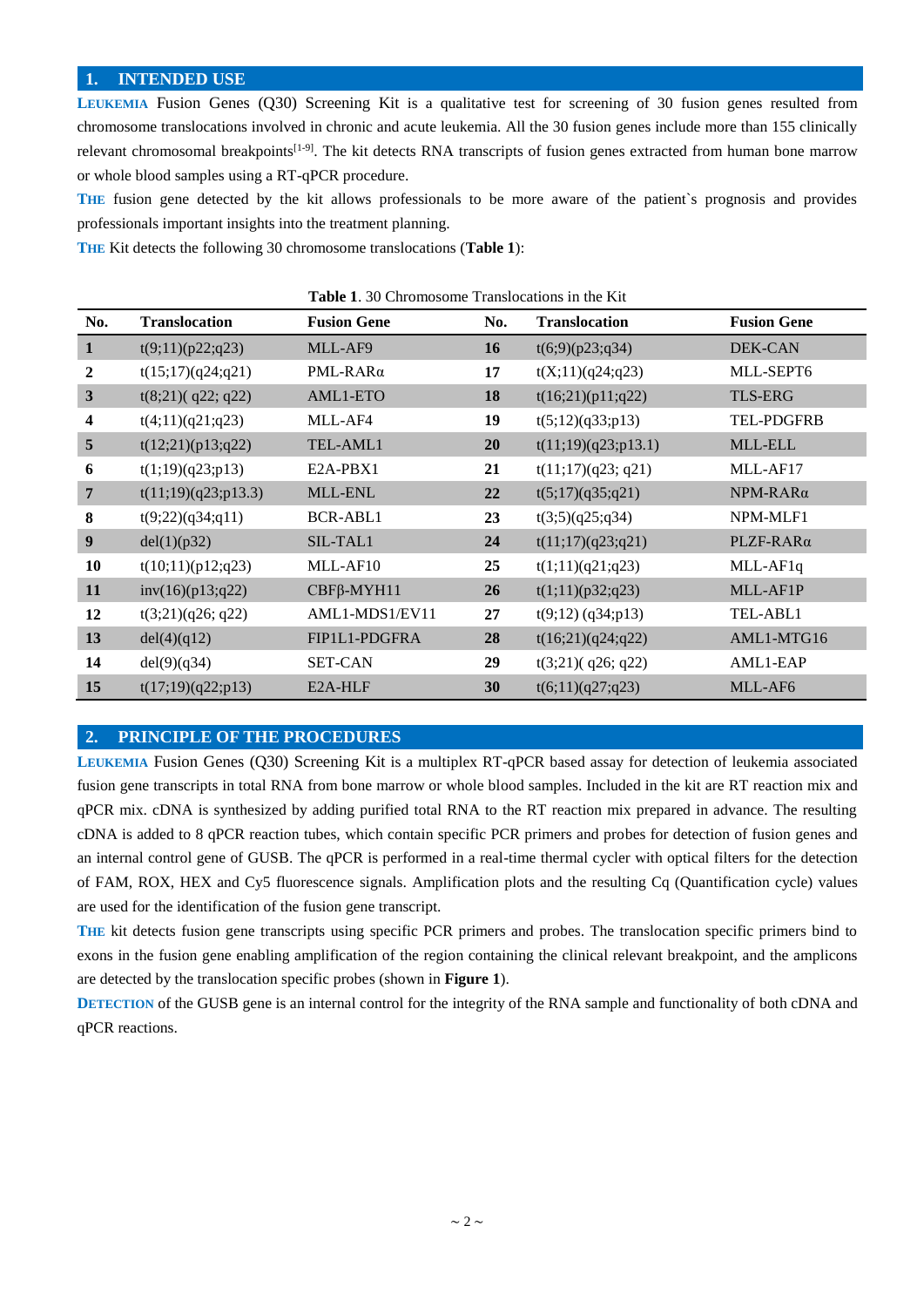

**Figure 1**. Translocation specific primers and probes are designed to detect multiple clinical relevant breakpoints of fusion genes. In this example, primers and probe for detection of t(15;17) fusion gene transcript PML-RARα are shown. Exons are numbered for the fusion genes PML and RARα. The three splice variants (S, L,V) of PML-RARα are amplified with two forward primers and one reverse primer, then the amplicons are detected by the probe designed in the exon3 of RARα gene.

#### <span id="page-2-0"></span>**3. REAGENTS AND MATERIALS SUPPLIED**

LEUKEMIA Fusion Genes (Q30) Screening Kit contains reagents for 20 tests, components are tabulated as below (table 2):

| Table 2. Reagents and Materials in the Kit |                 |             |                            |  |
|--------------------------------------------|-----------------|-------------|----------------------------|--|
| <b>RT</b> Buffer                           | tube 1          | $44 \mu L$  |                            |  |
| RT Enzyme                                  | tube 2          | $13 \mu L$  | Reverse transcription (RT) |  |
| <b>RT</b> Primer                           | tube 3          | $44 \mu L$  | reagents                   |  |
| DEPC $H_2O$                                | tube 4          | $30 \mu L$  |                            |  |
| LF PCR Mix $A \sim H$                      | tube $A \sim H$ | $436 \mu L$ |                            |  |
| LF Polymerase                              | tube 5          | $40 \mu L$  | qPCR reagents              |  |
| LF Positive control                        | tube 6          | $40 \mu L$  | for positive control       |  |
| LF Negative control                        | tube 7          | $200 \mu L$ | for negative control       |  |
| User manual                                | 1 piece         |             |                            |  |

## <span id="page-2-1"></span>**4. MATERIALS REQUIRED BUT NOT PROVIDED**

- Real-time thermal cycler with FAM (Abs 495 nm, Em 520 nm), HEX (Abs 535nm, Em 556 nm), ROX (Abs 585 nm, Em 605 nm) and Cy5 (Abs 650 nm, Em 670 nm) detection channels. We recommend 5 types of PCR thermal cycler including Bio-Rad CFX96, Mx3005P/3000P, ABI7500, Light Cycler 96 and SLAN 96s.
- Thermal Heating Block
- Disposable powder-free gloves
- dd H2O
- Adjustable pipettes and sterile filtered pipette tips
- Vortex mixer
- Desktop centrifuge for 0.2 ml optical PCR tubes, 8-tube Strips or 96 plates as well as 1.5 ml microcentrifuge tubes
- 0.2 ml optical PCR tubes, 8-tubes strips with Optical Caps or 96 plates with sealing film which match the Bio-Rad CFX96, Mx3005P/3000P, ABI7500, Light Cycler 96 or SLAN 96s.

## <span id="page-2-2"></span>**5. STORAGE CONDITIONS AND SHELF-LIFE**

**THE** kit with all components is stable for 12 months when stored within -25 °C ~ -18 °C. The qPCR reagents including LF PCR Mixes A~H must be protected from light to avoid bleaching of the probes. The expiration date of each component is printed on each tube label. Frequent freeze-thraw cycles (>3x) of the kit should be avoided. The kit should be shipped with sufficient ice packs to keep the low temperature.

## <span id="page-2-3"></span>**6. SAMPLE REQUIREMENTS**

**COLLECTION OF PRIMARY SAMPLE:** Collect 2~3mL bone marrow or whole blood sample according to routine collection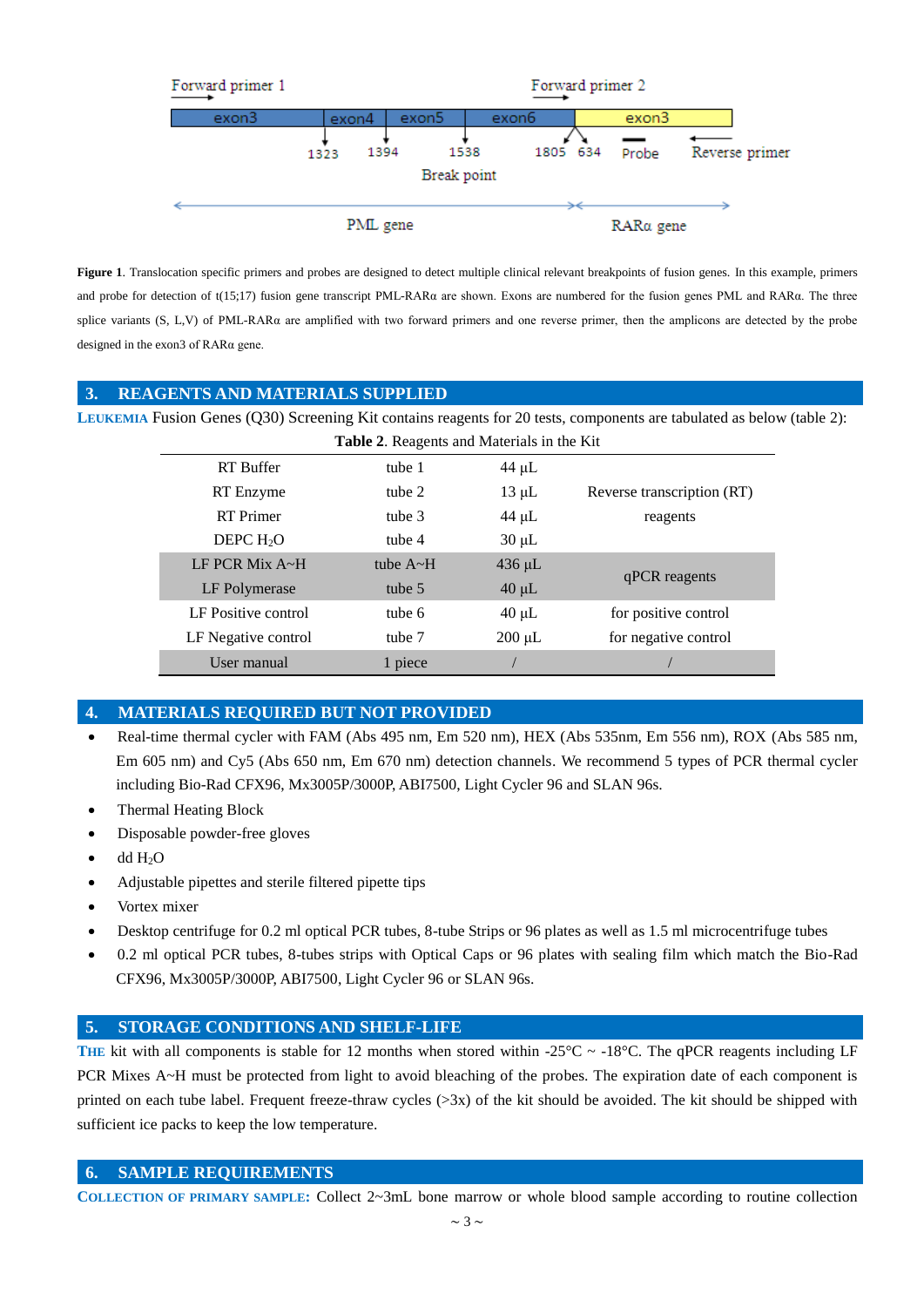procedure using EDTA or Sodium citrate for anticoagulation. DO NOT use heparin because of its inhibition to PCR reaction. Total RNA should be isolated immediately after collection or should be stored at  $2-8$ °C for no more than 24 hours as RNA degrades easily. If not, remove the red blood cells, then add 1 mL of trizol per  $5 \sim 10 \times 10^6$  leukocytes and store at -70 °C for no more than one month.

**EXTRACTION OF TOTAL RNA:** Isolate total RNA from bone marrow or whole blood by an appropriate method, use of trizol is recommended. Since the quality of RNA would affect the test results, it is suggested that the concentration and purity of RNA should be measured with UV spectrophotometer. The ratio of A260/A280 should be within 1.9-2.1, and the ratio of A260/A230 should be above 2.0. In order to avoid RNA degradation, the isolation should be carried out in RNase-free environment, such as a biological safety cabinet or clean bench. Make sure all EP tubes, PCR tubes and other consumables are free of RNase. Wear latex gloves, masks or use other protective methods throughout the process to avoid RNase contamination.

**MASS CONCENTRATION OF TOTAL RNA USED FOR RT:** After isolation, reverse transcription must be done immediately, or the RNA should be stored at -70  $\mathbb C$  for no more than 3 month. For accurate detection, the recommended mass concentration of total RNA should be between 20ng/μL and 200ng/μL. Before reverse transcription, it is suggested that the integrity of RNA should be evaluated if the laboratory conditions permit. Agarose or denaturing agarose gel electrophoresis is recommended to assess RNA integrity. A 28s rRNA/18s rRNA ratio of 2 means good integrity. If not, the Cq values of Cy5 from PCR mix A~H for each total RNA will be above 25 cycles.

<span id="page-3-0"></span>

#### **7.1 REVERSE TRANSCRIPTION (RT)**

- a. **THAW** the **RT reagents** and **LF Positive Control** at room temperature (15~25°C). Vortex **RT Buffer** and **RT Primer**  for 10 seconds, and **LF Positive control** for 30 seconds. **RT Enzyme** and **DEPC H2O** need not to be vortexed, Then spin all these tubes for 5 seconds at 3000 rpm/min to collect the reagents the bottom of the tubes.
- b. **INCUBATE** 10μL of **LF Positive control** for 5 minutes at 70°C to release RNA in a new 1.5 ml microcentrifuge tube. Spin the tube at 3000 rpm/min to collect the condensate to the bottom of the tubes.
- c. **PREPARE** RT reaction mix using 0.2 mL PCR tubes for 10μL reaction volume as Table 3: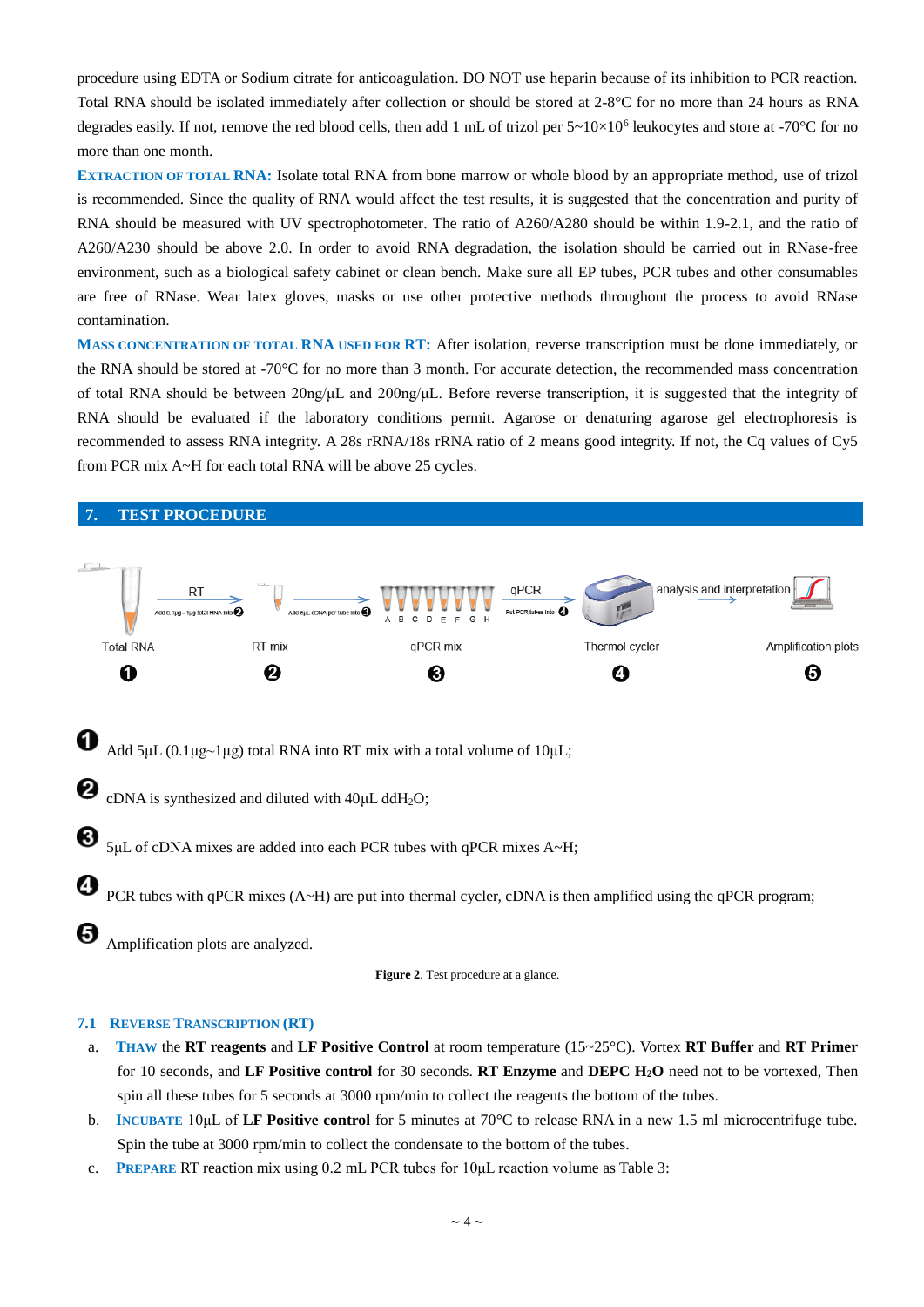#### **Table 3. RT Reaction Mix Preparation**

| Reagents         | Volume $(\mu L)/$ reaction  |
|------------------|-----------------------------|
| <b>RT</b> Buffer | 2                           |
| <b>RT</b> Primer | $\mathcal{D}_{\mathcal{L}}$ |
| RT Enzyme        | 0.5                         |
| <b>Total RNA</b> | 5                           |
| DEPC $H2O$       | 0.5                         |

One RT reaction is for one sample use only. RT reaction mixes for multiple samples (as well as LF Positive Control) should be pre-mixed as a master mix with 5% overage to cover pipetting losses. Spin the PCR tubes of RT reaction mix for 5 seconds at 3000 rpm/min. The whole preparation process should be completed within 2 hours and the prepared RT reaction mix should be used for the next step within 1 hour.

- d. **PLACE** the PCR tubes of RT reaction mix in Thermal Cycler, incubate at 37  $\degree$  for 15 minutes for cDNA synthesis, then 85°C for 5 seconds for RT enzyme inactivation.
- e. **DILUTE** the [cDNA](http://www.bbioo.com/index.php?m=content&c=tag&a=lists&tag=DNA) with 40μL of ddH<sub>2</sub>O, vortex for 10 seconds and spin the PCR tubes for 5 seconds at 3000 rpm/min for downstream testing.

#### **7.2 Q-PCR**

- a. **THAW** all the **qPCR reagents** and **LF Negative Control** to room temperature (15~25°C). Vortex **LF PCR Mixes A~H** for 10 seconds, **LF polymerase** and **LF Negative Control** need not to be vortexed, then spin all these tubes for 5 seconds at 3000 rpm/min to collect the reagents the bottom of the tubes.
- b. **PREPARE** master PCR mixes A~H using 1.5 mL microcentrifuge tubes for 20μL reaction volume as follows (**Table 4**):

| <b>Lavit +.</b> Master 1 CK MIX 1 reparation |               |                   |  |  |
|----------------------------------------------|---------------|-------------------|--|--|
| Reaction                                     | Reagents      | Volume $(\mu L)$  |  |  |
| PCR Mix A                                    | LF PCR Mix A  | $19.8n*$          |  |  |
|                                              | LF Polymerase | 0.2n              |  |  |
| PCR Mix B                                    | LF PCR Mix B  | 19.8 <sub>n</sub> |  |  |
|                                              | LF Polymerase | 0.2n              |  |  |
| PCR Mix C                                    | LF PCR Mix C  | 19.8 <sub>n</sub> |  |  |
|                                              | LF Polymerase | 0.2n              |  |  |
| PCR Mix D                                    | LF PCR Mix D  | 19.8 <sub>n</sub> |  |  |
|                                              | LF Polymerase | 0.2n              |  |  |
| PCR Mix E                                    | LF PCR Mix E  | 19.8n             |  |  |
|                                              | LF Polymerase | 0.2n              |  |  |
| PCR Mix F                                    | LF PCR Mix F  | 19.8 <sub>n</sub> |  |  |
|                                              | LF Polymerase | 0.2n              |  |  |
| PCR Mix G                                    | LF PCR Mix G  | 19.8 <sub>n</sub> |  |  |
|                                              | LF Polymerase | 0.2n              |  |  |
| PCR Mix H                                    | LF PCR Mix H  | 19.8 <sub>n</sub> |  |  |
|                                              | LF Polymerase | 0.2n              |  |  |

## **Table 4. Master PCR Mix Preparation**

\*n equals the number of samples plus 3, for example, if there are x samples need to be tested in this run, n (n=x+3, the "3" is for LF Positive Control, LF Negative Control and pipetting errors respectively) tubes of PCR mix should be prepared.

- c. **VORTEXING** the 8 tubes of master PCR mix for 10 seconds and spin the tubes for 5 seconds at 3000 rpm/min.
- d. **DISPENSE** 20 μL of each master PCR mix per well into 0.2 ml optical PCR tubes, 8-tubes strips or 96 plates.
- e. **ADD** 5 μL of each cDNA templates and positive control as well as negative control into PCR mix according to the Figure 3 below (take 8-tubes strips for example).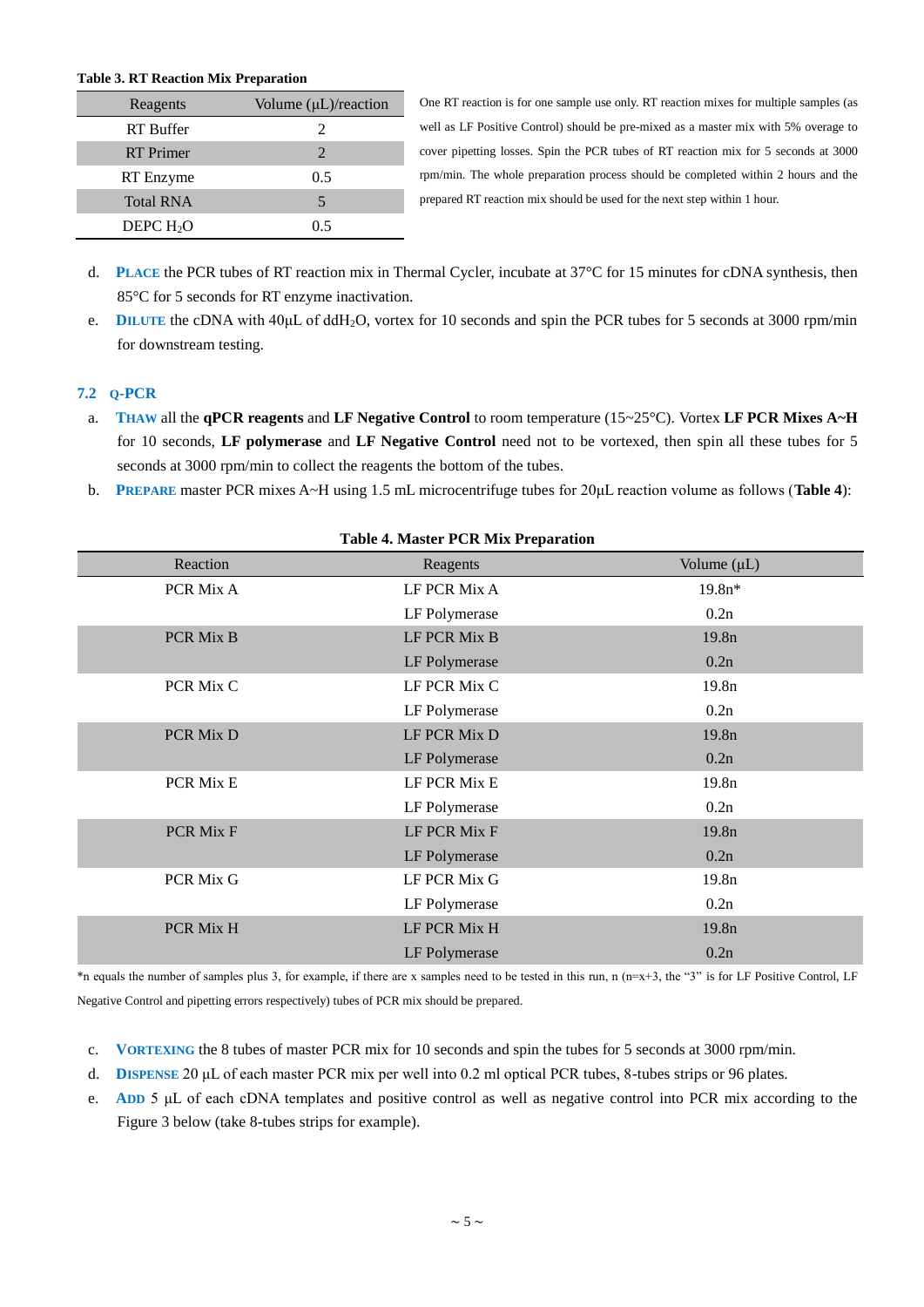

**Figure 3**. Sample and control distribution in the 8-tubes strips. Two samples were tested by Leukemia Fusion Genes (Q30) Screening Kit in this example.

- f. **SPIN** the PCR tubes for 5 seconds at 3,000 rpm/min to collect the contents at the bottom of the tubes;
- g. **PLACE** the PCR tubes, 8-tubes strips or 96 plates in the thermal cycler and run the pre-set program ( see **Table 5**):

| <b>Table 5. Program qPCR Instrument</b>                  |                                                                 |    |  |  |
|----------------------------------------------------------|-----------------------------------------------------------------|----|--|--|
| <b>Stage</b>                                             | Cycle number                                                    |    |  |  |
| $50 \text{ C}$ , 2 minutes<br>UNG pre-treatment          |                                                                 |    |  |  |
| Initial denaturation<br>95 $C3$ minutes                  |                                                                 | 1  |  |  |
| Touchdown cycling program<br>$95 \text{ C}$ , 20 seconds |                                                                 | 10 |  |  |
|                                                          |                                                                 |    |  |  |
|                                                          | $72 \text{ C}, 1$ minute                                        |    |  |  |
| <b>PCR</b> cycling program                               | $95 \text{ C}, 20$ seconds                                      | 40 |  |  |
|                                                          | 56 $\mathbb{C}$ , 32 seconds, collect the fluorescent signal in |    |  |  |
| FAM, HEX, ROX and Cy5                                    |                                                                 |    |  |  |
|                                                          | $72 \text{ C}$ , minute                                         |    |  |  |

h. **After** the program is finished, put the PCR tubes (closed) into a self-sealing (zip) bag, sealed tightly, and treat as pollutant source.

#### <span id="page-5-0"></span>**8. ANALYSIS AND INTERPRETATION**

8.1 **CQ VALUE DETERMINATION:** After the run of qPCR, a threshold line should be carefully set up to allow accurate Cq (shown in **Figure 4**). Note: Threshold line setting should automatically output by the instrument. If the signal occurs too early or fluctuates significantly, the automatical threshold line may be not suitable for data processing. Manually set up baseline threshold according to the original amplification curve and the instruction of thermal cycler instead.



**Figure 4**. Cq is the intersection between the amplification curve and the threshold line.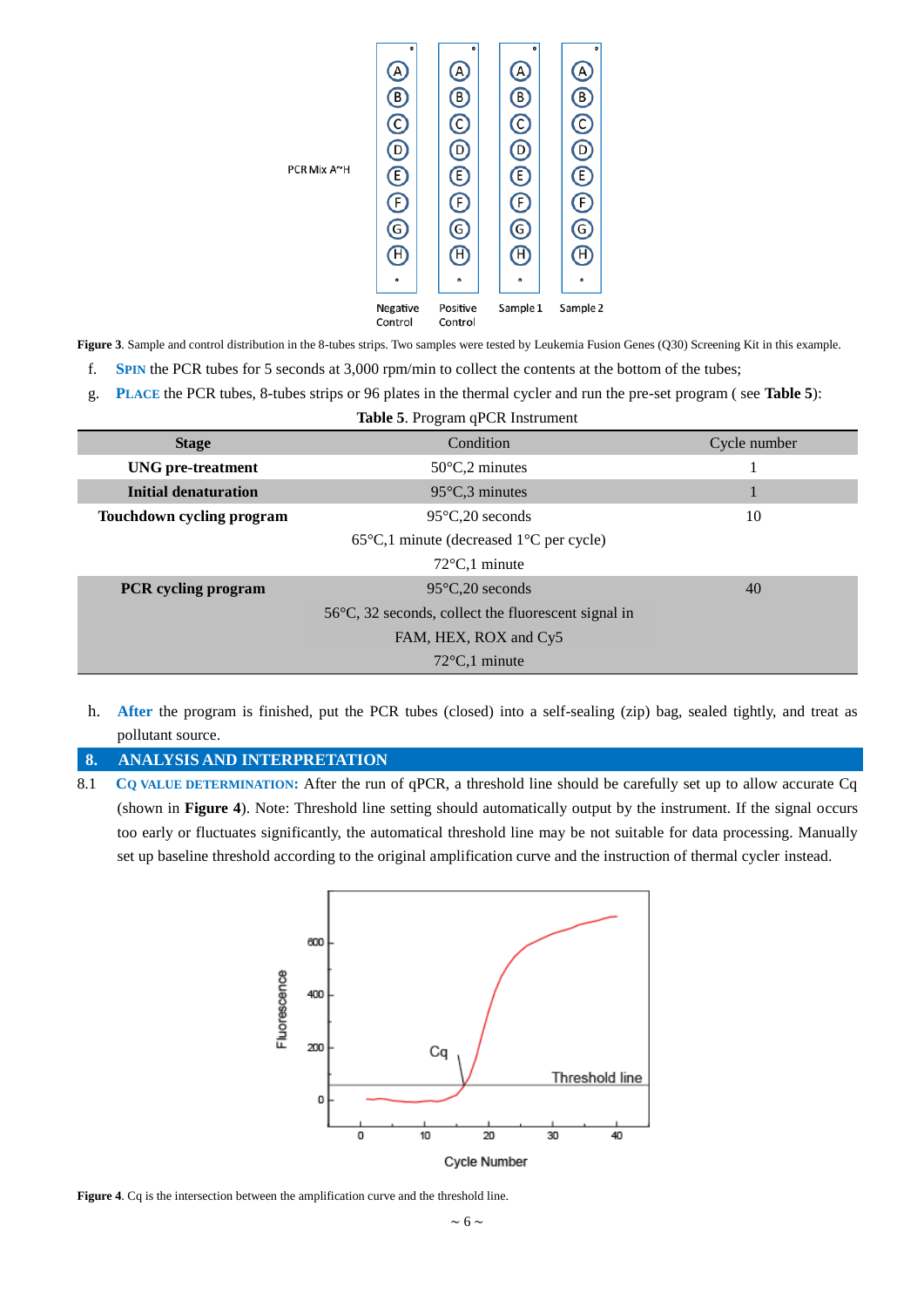- 8.2 **LF Negative Control**: No signal should be detected for the LF Negative Control in any channels. If not, the run is invalid and should be repeated.
- 8.3 **LF Positive Control**: The Cq values of Cy5 channels in 8 reactions (mix A~H) as well as FAM channel in mix C should be within 16~20cycles. If not, the run is invalid and should be repeated.
- 8.4 **Samples**:
	- a) The Cq values of Cy5 channels in 8 reactions (mix  $A \sim H$ ) should be less than 25.
	- b) Cq values for positive sample signals other than Cy5 should be below 30. Cq values above 30 might be non-specific amplification (shown in **Figure 5**). Repeat the test with fresh RNA, if the second test is positive, the sample is positive for the corresponding fusion gene. Other diagnostic techniques are highly recommended to confirm the results from positive tests with Ct values above 30.



**Figure 5.** Non-specific signal in sample

c) The fusion gene type for positive samples should be interpreted according to **Table 6**. An example of amplification plots from AML1-ETO positive samples is shown in **Figure 6**.



Figure 6. Example of amplification plots from AML1-ETO positive sample by using Leukemia Fusion Genes (Q30) Screening Kit. The Cq of Cy5 (red plots, mix A~H) were below 25cycles, the Cq of ROX (blue plots, mix A) was below 30cycles, therefore, the sample was AML1-ETO positive according to table 6.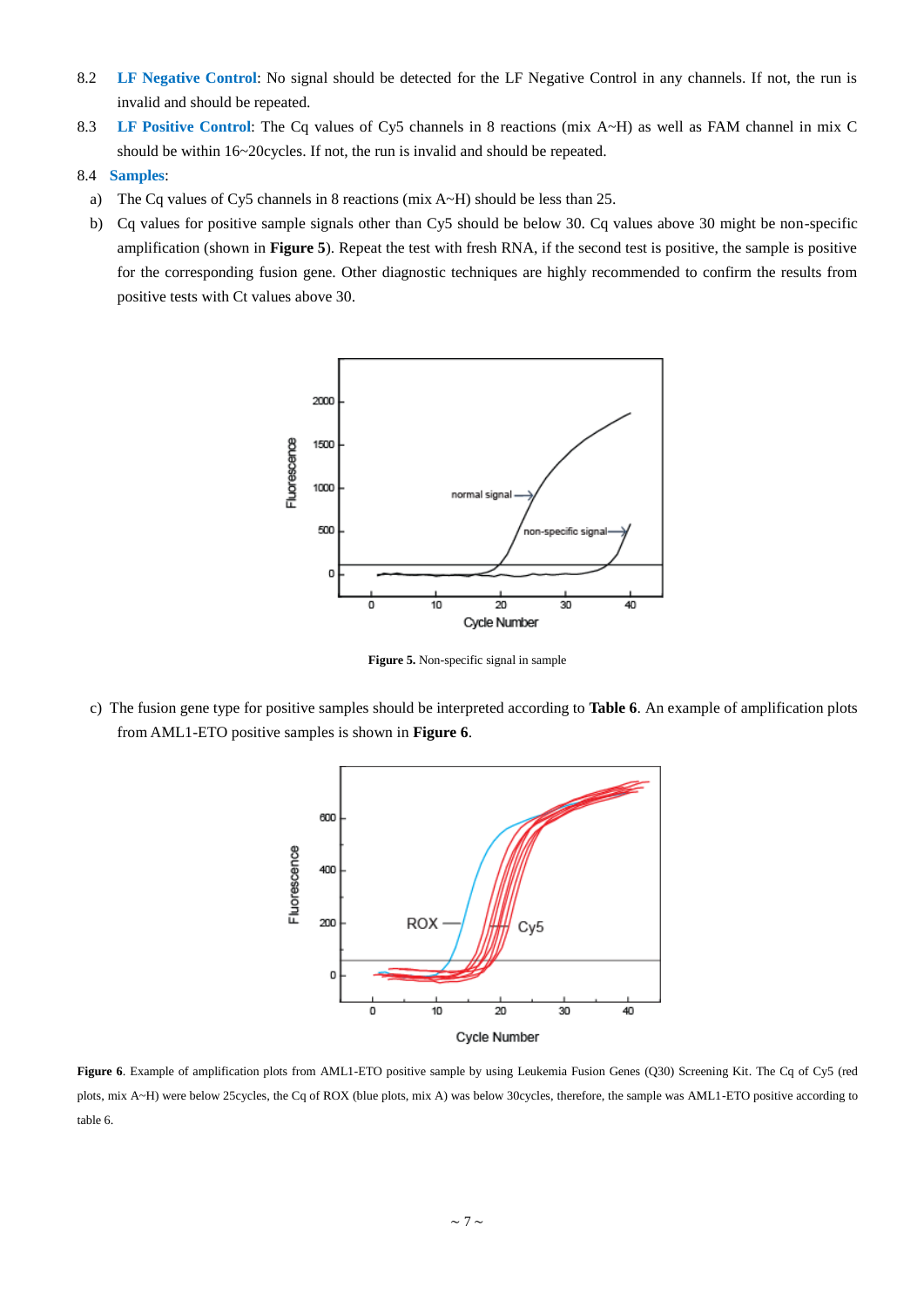| <b>Fluorescence Signals In 8 reaction</b> | <b>Results</b>    | <b>Fluorescence Signals In 8 reaction</b> | <b>Results</b>    |
|-------------------------------------------|-------------------|-------------------------------------------|-------------------|
| $A: HEX+Cy5$ ; $B \sim H: Cy5$            | MLL-AF9           | F: $HEX+Cy5$ ; A~E, G, H: Cy5             | MLL-SEPT6         |
| $A:$ $FAM+Cy5$ ; $B \sim H: Cy5$          | PML-RARα          | F: $ROX+Cy5$ ; A~E,G,H: $Cy5$             | <b>TEL-PDGFRB</b> |
| $A:ROX+Cy5$ ; $B \sim H: Cy5$             | AML1-ETO          | F: $FAM+Cy5$ ; A~E, G, H: $Cy5$           | <b>TLS-ERG</b>    |
| $B: HEX+Cy5; A, C \sim H:Cy5$             | MLL-AF4           | F: $HEX+ROX+Cy5$ ; A~E,G,H: Cy5           | <b>MLL-ELL</b>    |
| $B: FAM+Cy5; A, C \sim H: Cy5$            | TEL-AML1          | G: $HEX+Cy5$ ; A~F,H: $Cy5$               | MLL-AF17          |
| $B:ROX+Cy5; A, C \sim H: Cy5$             | E2A-PBX1          | $G:ROX+Cy5$ ; A~F,H: $Cy5$                | NPM1-MLF1         |
| $C: HEX+Cy5; A, B, D \sim H: Cy5$         | MLL-ENL           | G: $FAM+Cy5$ ; A~F,H: $Cy5$               | $NPM1-RAR\alpha$  |
| $C: FAM+Cy5; A,B,D \sim H:Cy5$            | BCR-ABL1          | G: $HEX+ROX+Cy5$ ; A~F,H: Cy5             | MLL-AF1q          |
| $C:ROX+Cy5;A,B,D \sim H:Cy5$              | SIL-TAL1          | G: $HEX+FAM+Cy5$ ; A~F,H: $Cy5$           | PLZF-RARa         |
| $D: HEX+Cy5; A-C,E-H:Cy5$                 | MLL-AF10          | H: $HEX+Cy5$ ; A~G: $Cy5$                 | MLL-AF1p          |
| $D:$ FAM+Cy5;A~C,E~H:Cy5                  | $CBF\beta$ -MYH11 | H: $ROX+Cy5$ ; A~G: $Cy5$                 | AML1-MTG16        |
| $D:ROX+Cy5; A-C, E-H: Cy5$                | AML1-MDS1/EVI1    | H: $FAM + Cy5$ ; A~G: $Cy5$               | TEL-ABL1          |
| E: $HEX+Cy5$ ; A~D, F~H: Cy5              | FIP1L1-PDGFRA     | H: $HEX+ROX+Cy5$ ; A~G: $Cy5$             | MLL-AF6           |
| E: $ROX+Cy5$ ; A~D,F~H: $Cy5$             | E2A-HLF           | H: $ROX+FAM+Cy5$ ; A~G: $Cy5$             | AML1-EAP          |
| E: $FAM+Cy5$ ; $A~D$ , $F~H$ : $Cy5$      | <b>SET-CAN</b>    |                                           |                   |
| E: $ROX+FAM+Cy5$ ; $A-D, F-H: Cy5$        | DEK-CAN           |                                           |                   |

**Table 6**. Interpretation Table( A~H represent LF PCR Mix A~H)

#### <span id="page-7-0"></span>**9. LIMITATION OF THE METHOD**

- 1) The kit can only detect 30 common fusion genes, other rare fusion genes are not covered.
- 2) The kit can only report the types of fusion genes, but cannot differentiate the splice variants.
- 3) The Cq values cannot be used for quantification of the fusion transcripts level.
- 4) The low level of fusion transcripts in samples can result in false negative results because of the kit's limit of detection.

### <span id="page-7-1"></span>**10. PERFORMANCE CHARACTERISTICS**

DETECTION sensitivity: 100 copies/reaction.

#### <span id="page-7-2"></span>**11. WARNING AND PRECAUTIONS**

THE instruction must be followed exactly to get accurate results.

- 1) Do not pool reagents from different kits or lots, and do not use after the expiration date printed on the external box label.
- 2) Use aerosol barrier pipette tips.
- 3) Laboratory workbenches, pipettes and other [consumables](app:ds:consumables) must be cleaned with bleach regularly.
- 4) Opening qPCR tubes after amplification should be avoided in order to minimize the risk of contamination.
- 5) Gloves should be worn during the whole operation.
- 6) The test results should not be used as the only reference for treatment planning. Clinicians should make comprehensive decision in consideration of patients condition, drug indications, therapeutic response and so on.

#### <span id="page-7-3"></span>**12. BIBLIOGRAPHY**

- [1] de The H, Chen Z. Acute promyelocytic leukaemia: novel insights into the mechanisms of cure. Nat Rev Cancer. 2010;10(11):775-783.
- [2] Meyer C, Kowarz E, Hofmann J, et al. New insights to the MLL recombinome of acute leukemias. Leukemia. 2009; 23(8):1490-1499.
- [3] Baccarani M, Cortes J, Pane F, et al. Chronic myeloid leukemia: an update of concepts and management recommendations of European LeukemiaNet. J Clin Oncol. 2009;27(35):6041-6051.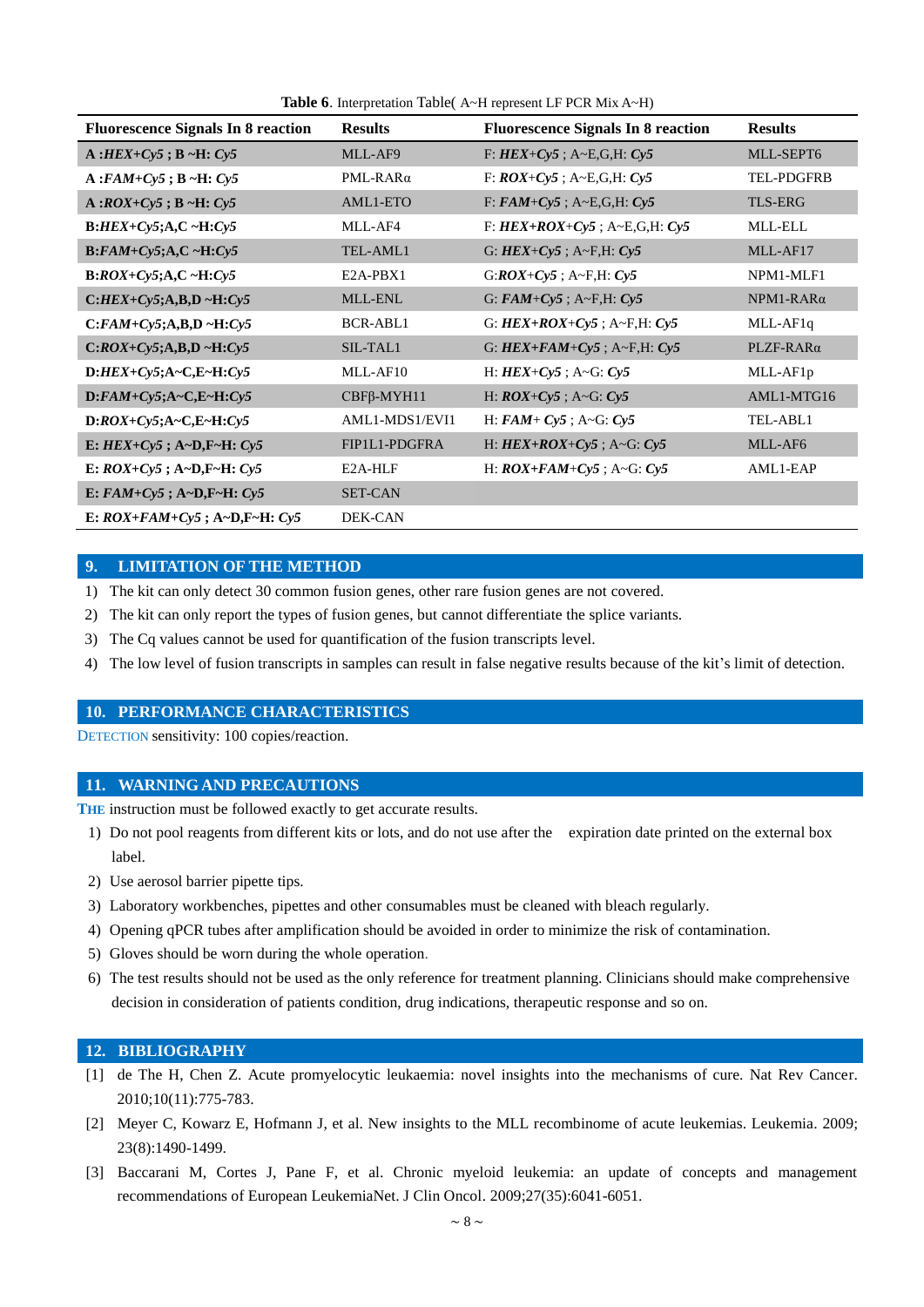- [4] Rowley JD. Chromosomal translocations: revisited yet again . Blood. 2008;112(6):2183-2189.
- [5] Frohling S, Dohner H. Chromosomal abnormalities in cancer . N Engl J Med. 2008;359(7):722-734.
- [6] Druker BJ. Translation of the Philadelphia chromosome into therapy for CML . Blood. 2008;112(13):4808-4817.
- [7] Wang ZY, Chen Z. Acute promyelocytic leukemia: from highly fatal to highly curable. Blood. 2008;111(5): 2505-2515.
- [8] Mitelman F, Johansson B, Mertens F. The impact of translocations and gene fusions on cancer causation . Nat Rev Cancer. 2007;7(4):233-245.
- [9] Pallisgaard N, Hokland P, Riishoj DC, et al. Multiplex reverse transcription polymerase chain reaction for simultaneous screening of 29 translocations and chromosomal aberrations in acuteleukemia. Blood. 1998;92(2): 574-588.